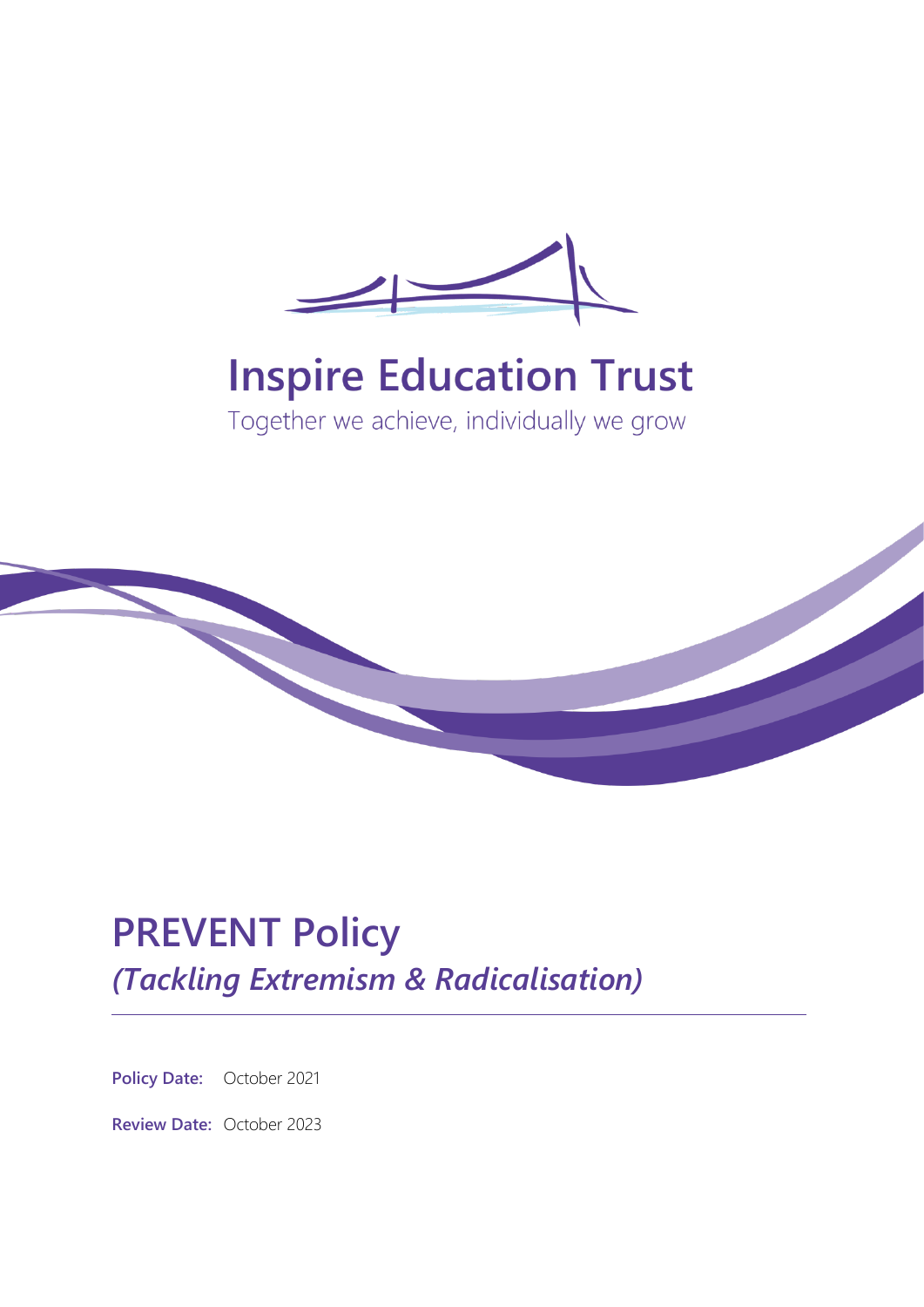#### **Document History**

| Version | <b>Status</b> | Date   | Author         | Summary Changes |
|---------|---------------|--------|----------------|-----------------|
|         |               | Oct 21 | Michelle Smith |                 |
|         |               |        |                |                 |
|         |               |        |                |                 |

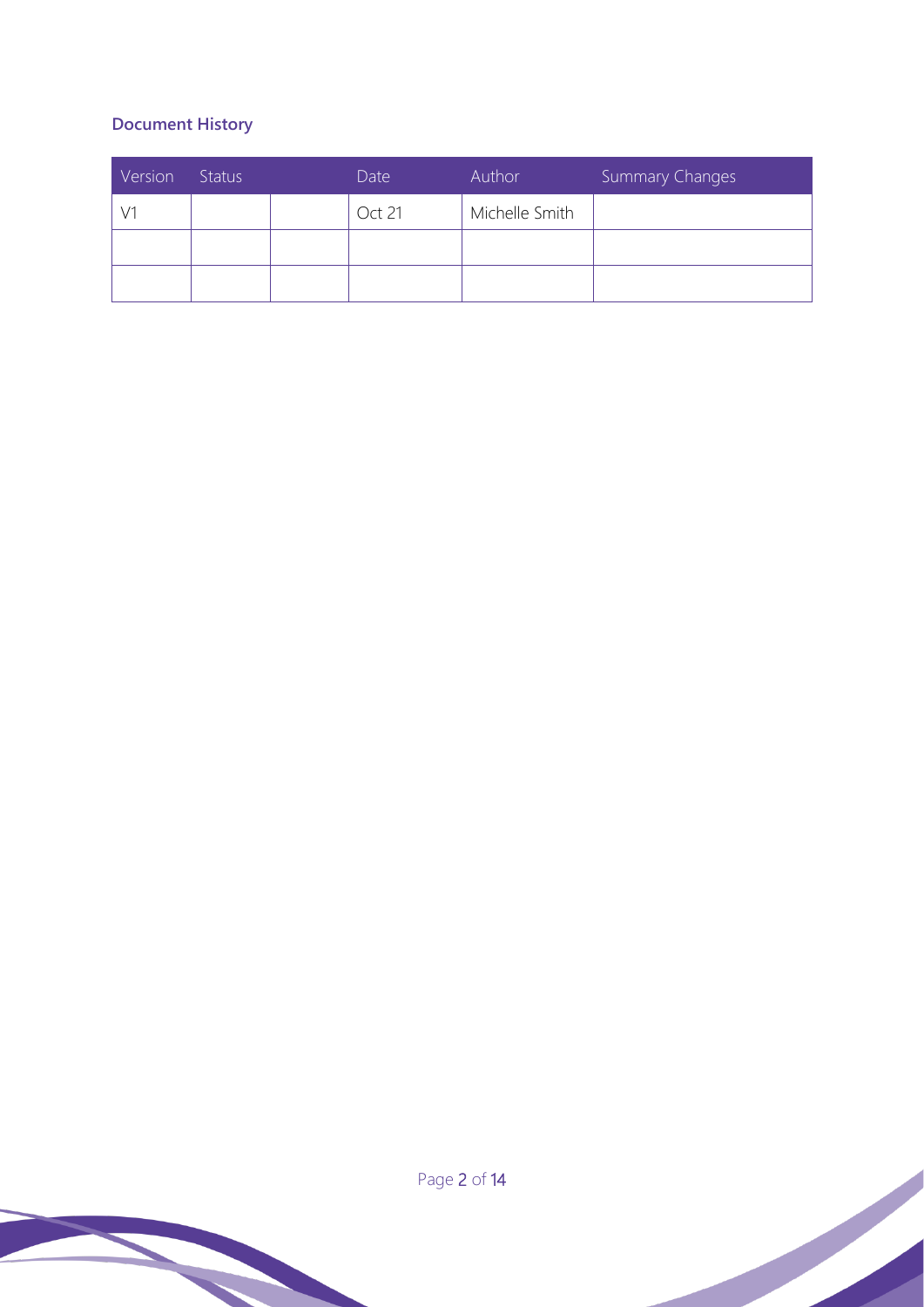#### **PURPOSE**

This Policy was written in conjunction with the Toolkit Duty Prevent which is a whole school approach through implementing the prevent duty. The Appendices have also been inserted from the Toolkit.

This policy should be read in conjunction with the following policies:-

- Safeguarding & Child Protection Policy
- Equality Policy
- Anti-Bullying Policy
- Positive Behaviour Management Policy
- E-Safety Policy
- PREVENT Strategy HM Gov
- Keeping Children Safe in Education DfE 2020
- Working Together to Safeguarding Children

#### **1 INTRODUCTION**

Since 2010, when the Government published the Prevent strategy, there has been an awareness of the specific need to safeguarding children, young people and families from violent extremism. There have been several occasions both locally and nationally in which extremist groups have attempted to radicalise vulnerable children and young people to hold extreme views, including views justifying political, religious, sexist or racist violence, or to steer them into a rigid and narrow ideology that is intolerant of diversity and leaves them vulnerable to future radicalisation.

Inspire Education Trust values freedom of speech and the expression of beliefs/ideology as fundamental rights underpinning our society's values. Both pupils and teachers have the right to speak freely and voice their opinions. However, freedom comes with responsibility and free speech that is designed to manipulate the vulnerable or that leads to violence and harm of others goes against the moral principles in which freedom of speech is valued. Free speech is not an unqualified privilege; it is subject to laws and policies governing equality, human rights, community safety and community cohesion.

The Inspire Education Trust is committed to providing a secure environment for pupils, where children and young people feel safe and are kept safe. All adults at the school recognise that it's everyone's responsibility irrespective of the role they undertake or whether their role has direct contact or responsibilities.

The Inspire Education Trust has adopted the Coventry Prevent Toolkit to ensure that they are compliant with their duties under the Counter-Terrorism and Security Act, which came into force on 1st July 2015. This Act requires specified authorities, including schools to *'have due regard to the need to prevent people from being drawn into terrorism'*. This is known as the 'Prevent Duty' which is part of the government's overall counter-terrorism strategy CONTEST which aims to reduce the risk to the UK and its interests overseas from terrorism, so that people can go about their lives freely and with confident. This strategy was updated in June 2018.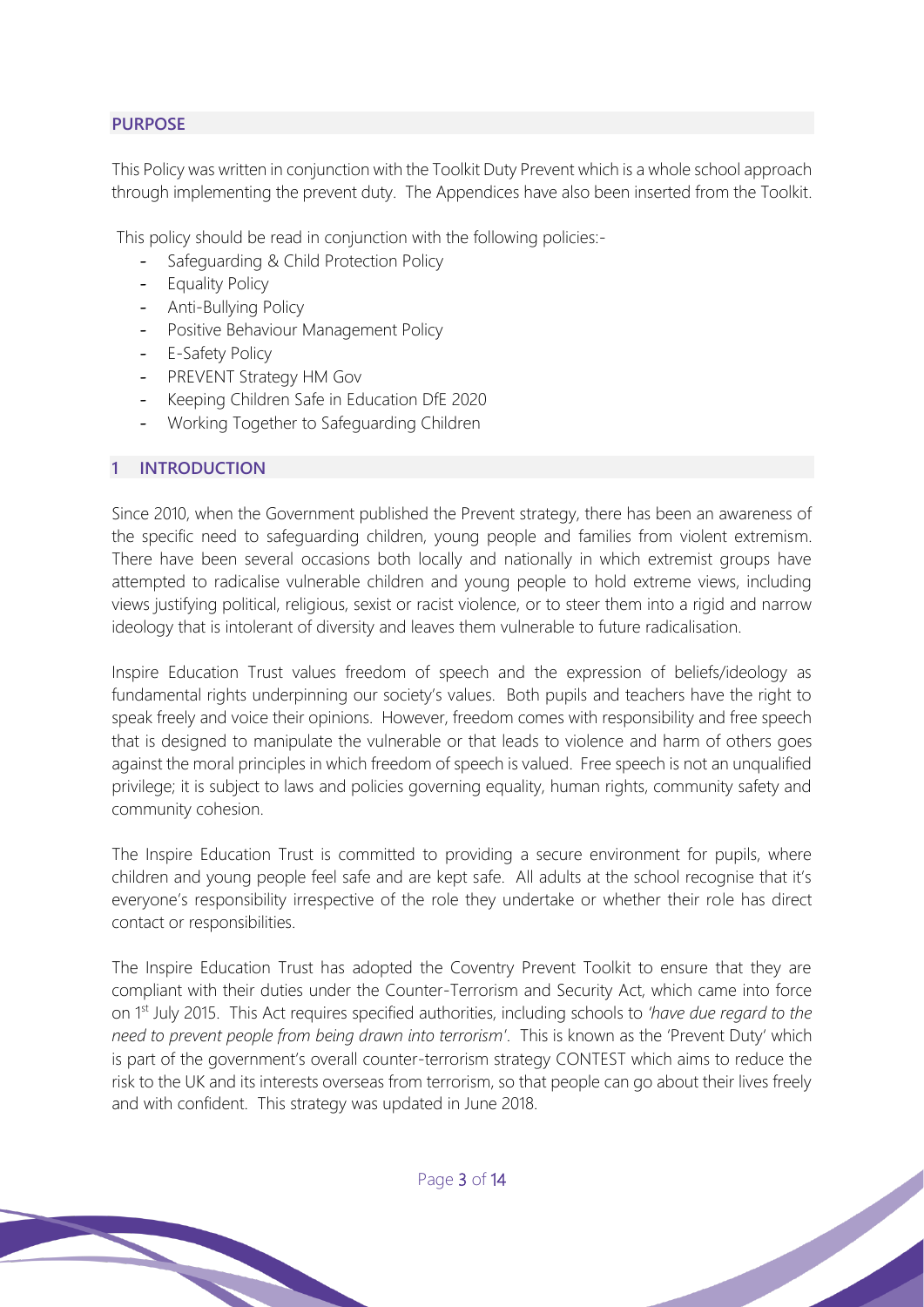The strategy is organised around four work streams: Pursue: to stop terrorist attacks Prevent: to stop people becoming terrorists or supporting terrorism Protect: to strengthen our protection against terrorist attacks Prepare: to mitigate the impact of a terrorist attack.

The Counter-Terrorism and Security Act 2015 contains a duty on specified authorities, which includes all schools including academies, free schools, maintained schools and studio schools to have due regard to the need to prevent people from being drawn into terrorism. The new legislation will be measured through various inspection frameworks, with schools and Children Services measured through OFSTED.

#### Prevent Co-ordinator

Manjeet Pangli – [manjeet.pangli@coventry.gov.uk](mailto:manjeet.pangli@coventry.gov.uk)

#### Prevent Education Officers

Balbir Sohal – [balbir.sohal@coventry.gov.uk](mailto:balbir.sohal@coventry.gov.uk) Viv Brosnahan – [viv.brosnahan@coventry.gov.uk](mailto:viv.brosnahan@coventry.gov.uk)

#### **2 School Ethos and Practice**

When operating this Policy, the Inspire Education Trust uses the following accepted Governmental definition of extremism which is:-

'Vocal or active opposition to fundamental British values, including democracy, the rule of law, individual liberty and mutual respect and tolerance of different faiths and beliefs; and/or calls for the death of members of our armed forces, whether in this country or overseas."

There is no place for extremist views of any kind within the Inspire Education Trust, whether from internal sources (pupils, staff or governors) or external sources (school community, external agencies or individuals).

Our pupils see the Inspire Education Trust as a safe place where they can explore controversial issues safely and where our teachers encourage and facilitate this – we have a duty to ensure this happens.

As a school we recognise that extremism and exposure to extremist materials and influences can lead to poor outcomes for children and so should be addressed as a safeguarding concern as set out in this Policy. We also recognise that if we fail to challenge extremist views we are failing to protect our pupils.

Extremists of all persuasions aim to develop destructive relationships between different communities by promoting division, fear and mistrust of others on ignorance or prejudice and thereby limiting

Page 4 of 14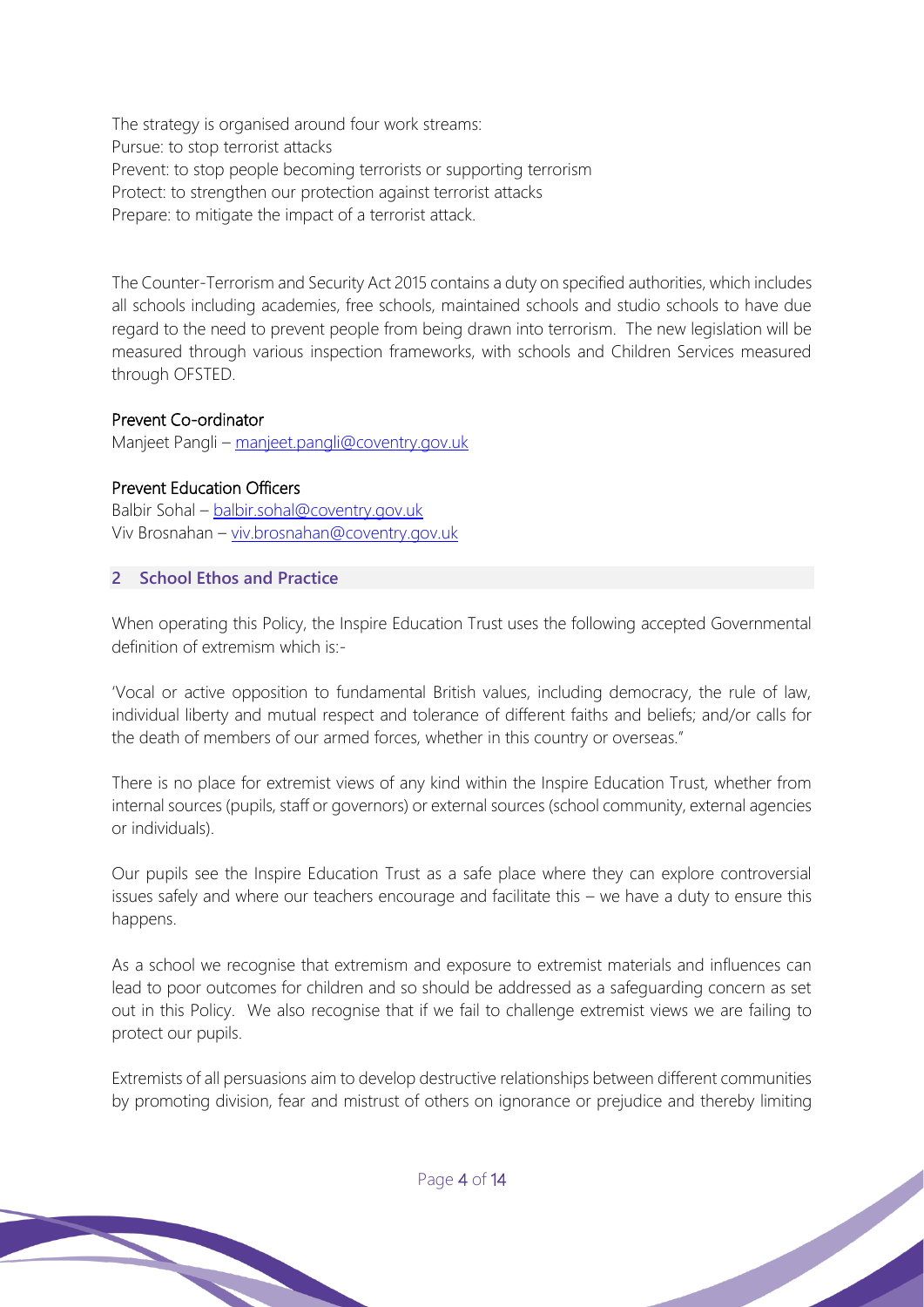the life changes of young people. Education is a powerful weapon against this; equipping young people with the knowledge, skills and critical thinking, to challenge and debate in an informed way.

Therefore, the Inspire Education Trust will provide a broad and balanced curriculum delivered in all of our schools by skilled professionals, so that our pupils are enriched, understand become tolerant of difference and diversity and also to ensure that they thrive, feel valued and nor marginalized.

Please see notes on associated terminology at Appendix 3.

#### **3 The Counter Terrorism and Security Act July 2015**

The Counter Terrorism and Security Act 2015 was published on 12<sup>th</sup> March 2015. Section 26 of the Act places a duty on schools in England (and Wales) to prevent people being drawn into terrorism. This duty applies to all schools, whether publicly-funded or independent, and organisations covered by the Early Years Foundation Stage framework. The duty also applies to children's homes. Statutory guidance has been published and comes into force on 1<sup>st</sup> July 2015.

School leaders (including governors) must:

- Establish or use existing mechanisms for understanding the risk of extremism
- Ensure staff understand the risk and build capabilities to deal with it
- Communicate and promote the importance of the duty
- Ensure staff implement the duty effectively.

Other duties on schools include:

- Effective partnership working with other local agencies e.g. LSCB, police, health etc.
- Information sharing
- Maintaining appropriate records
- Assessing lock risk of extremism (including Far Right extremism)
- Demonstrating they are protecting children
- Dev eloping clear protocols for visiting speakers
- Safeguarding policies that take account of LSCB policies and procedures
- Training staff to give them knowledge and confidence
- Ensuring there is robust ICT protocols that filter out extremist materials
- School buildings must not be used to give a platform to extremists

Ofsted are responsible for monitoring how well schools are implementing this duty.

#### **4 Recognising the indications of vulnerability of radicalisation**

There is no such thing as a "typical extremist" those who become involved in extremist actions come from a range of backgrounds and experiences, and most individuals, even those who hold radical views, do not become involved in violent extremist activity.

Pupils may become susceptible to radicalisation through a range of social, personal and environmental factors – it is know that violent extremists exploit vulnerabilities in individuals to drive

Page 5 of 14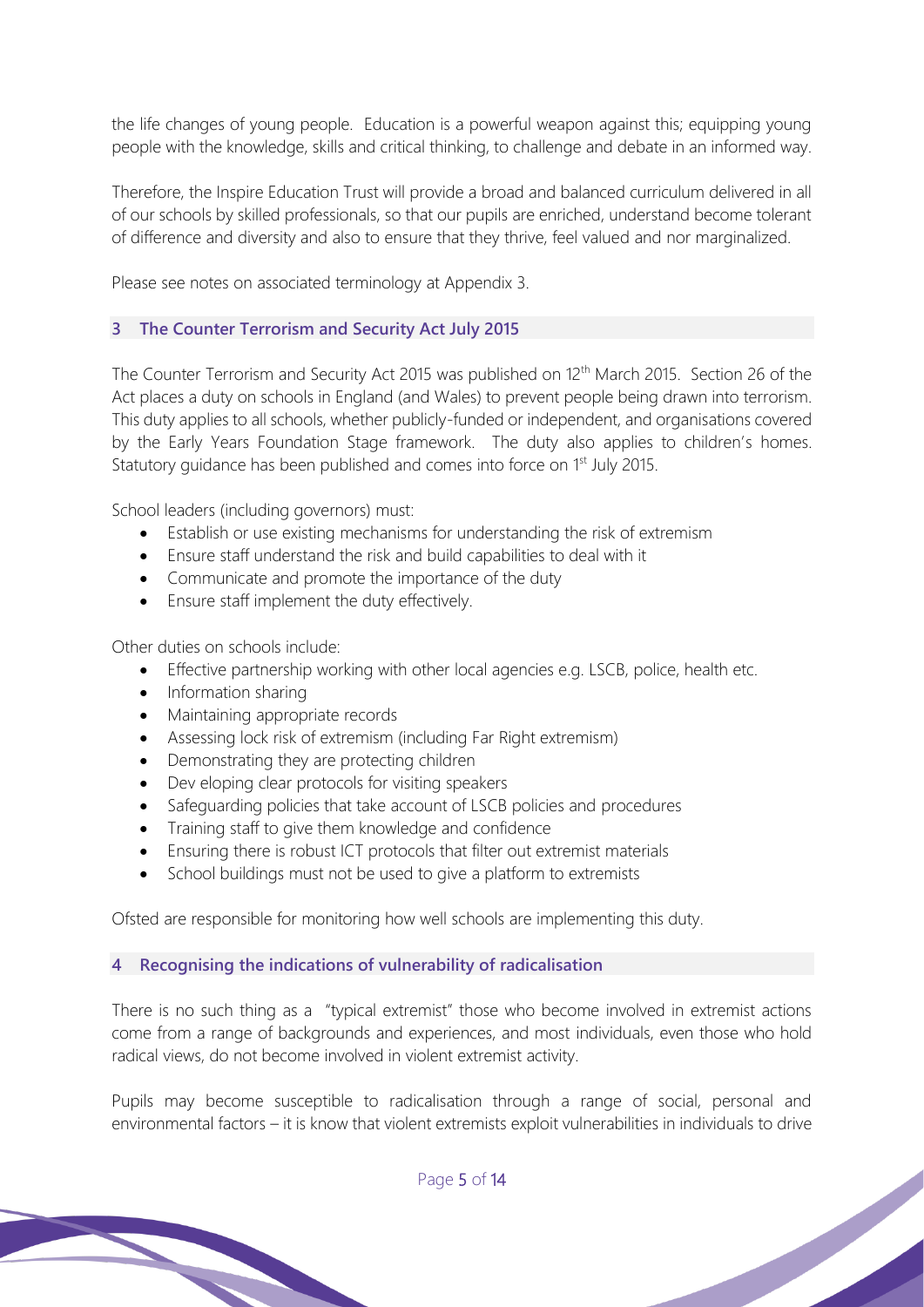a wedge between them and their families and communities. It is vital that school staff is able to recognise those vulnerabilities.

Indications of vulnerability include:

- Identity Crisis the student / pupil is distanced from their cultural / religious heritage and experiences discomfort about their place in society.
- Personal crisis the student/pupil may be experiencing family tensions; a sense of isolation; and a low self-esteem; they may have dissociated from their existing friendship group and become involved with a new and different group of friends; they may be searching for answers to questions about identity, faith and belonging.
- Personal Circumstances migration; local community tensions; and events affecting the student/pupil's country or region of origin may contribute to a sense of grievance that is triggered by personal experience of racism or discrimination or aspects of Government policy.
- Unmet Aspirations the student/pupil may have perceptions of injustice; a feeling of failure; rejection of civic life
- Experiences of Criminality which may include involvement with criminal groups, imprisonment, and poor resettlement/reintegration.
- Special Educational Need students/pupils may experience difficulties with social interaction, empathy with others, understanding actions and awareness of the motivations of others.
- More critical risk factors could include:
- Being in contact with extremist recruiters;
- Accessing violent extremist websites, especially those with a social networking element
- Possessing or accessing violent extremist literature
- Using extremist narratives and a global ideology to explain personal disadvantage
- Justifying the use of violence to solve societal issues
- Joining or seeking to join extremist organisations and
- Significant changes to appearance and/or behaviour
- Experiencing a high level of social isolation resulting in issues of identity crisis and/or personal crisis.

Any prejudice, discrimination or extremist views, including derogatory language, displayed by pupils or staff will always be challenged and where appropriate dealt with in line with our Behaviour Policy for pupils and the Code of Conduct/Staff Behaviour policy for staff.

#### **5 School Prevent Responsibilities**

Within the Inspire Education Trust schools the following responsibilities are identified through a Prevent Working Group:-

- Prevent Safeguarding Leads Headteacher/Pastoral Leads
- Prevent Governor Lead Safeguarding Governor
- Prevent Curriculum Lead PSHE Co-ordinator

Page 6 of 14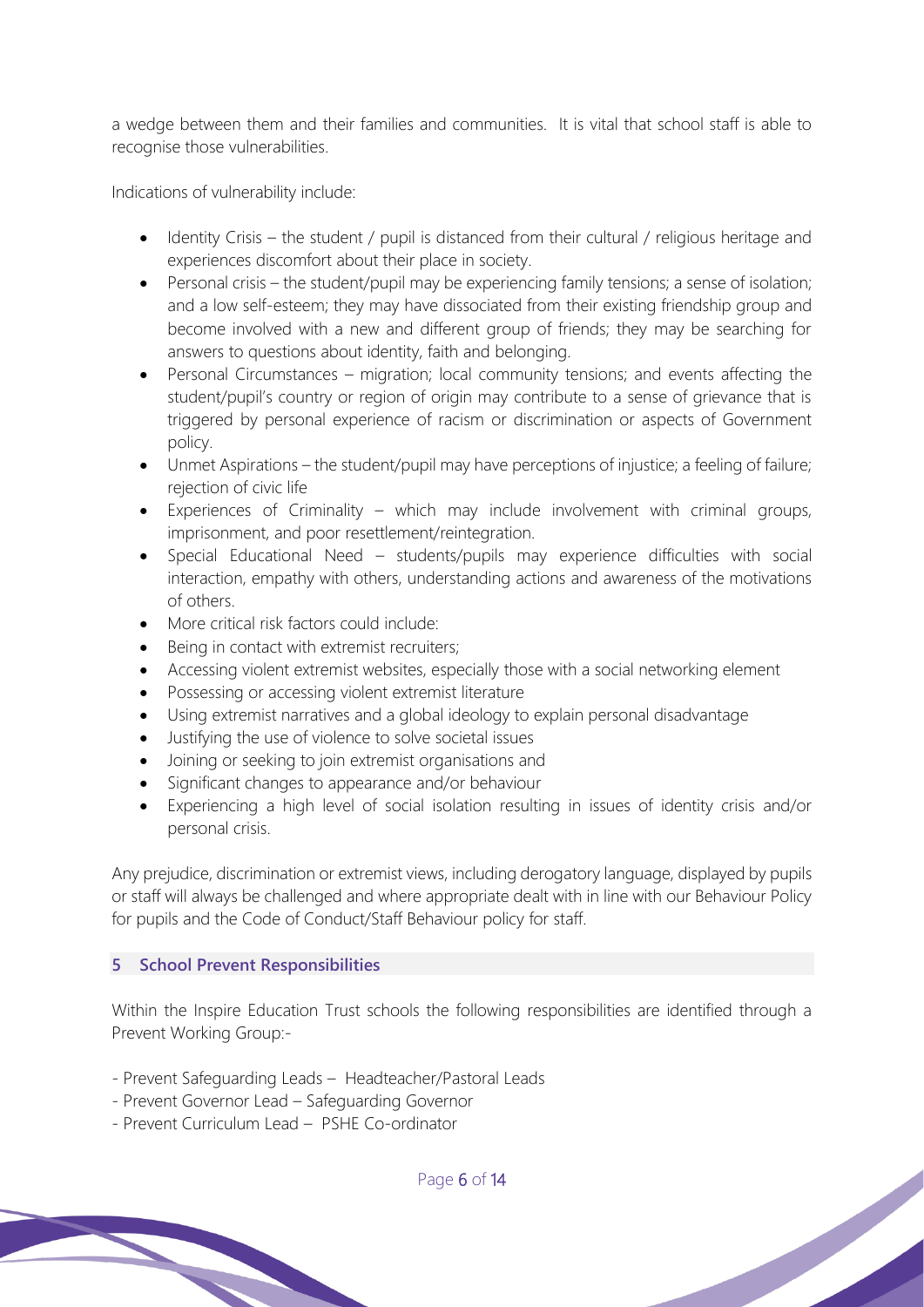- Responsibility for checking visitors to the school School Manager/Pastoral Leads
- Responsibility for checking premises use by outsiders Office Manager/Pastoral Leads
- Responsibility for record keeping Office Manager/Pastoral Leads

All staff will receive training relating to PREVENT at the start of the academic year and, throughout the year will receive regular updates. All staff and governors will be required to undertake the Home Office training yearly. The MAT Pastoral Lead has completed WRAP (Workshop to Raise Awareness of Prevent).

#### [www.elearning.prevent.homeoffice.gov.uk](http://www.elearning.prevent.homeoffice.gov.uk/)

Staff will also receive training through the online learning to help them provide appropriate challenge to pupils, parents or governors if opinions are expressed that are contrary to fundamental British values and promotion of community cohesion. Staff will have the opportunity to develop their critical thinking skills around power of influence, particularly on-line and through social media, through specific training arranged with the Coventry Prevent Education Officer.

#### **6 Referral (see Appendix 1 – Referral Form)**

If there are any Prevent concerns identified then staff will be required to follow the guidance on Appendix 2 – Notice, Check and Share, and ensure that they talk to your DSL in school and enter the information on CPOMS.

#### **7 Teaching Approaches**

We will all strive to eradicate the myths and assumptions that can lead to some young people becoming alienated and disempowered, especially where the narrow approaches children may experience elsewhere may make it harder for them to challenge or question these radical influences. In the Inspire Education Trust, this will be achieved by good teaching, primarily via Citizenship and PSHE sessions by adopting the Governments initiative against hate:

#### educateagainsthate.com

We will ensure that all of our teaching approaches help our pupils build resilience to extremism and give pupils a positive sense of identity through the development of critical thinking skills. The school will promote the values of democracy, the rule of law, individual liberty, mutual respect and tolerance for those with different faiths and beliefs. We will teach and encourage pupils to respect one another and to respect and tolerate differences, especially those of a different faith or no faith. It is indeed our most fundamental responsibility to keep our pupils safe and prepare them for life in modern multi-cultural Britain and globally. There is advice promoting basic important British values as part of pupil's spiritual, moral, social and cultural (SMSC) development:

[www.gov.uk/government/publications/promotingfundamental-british-values-through-smsc](http://www.gov.uk/government/publications/promotingfundamental-british-values-through-smsc)

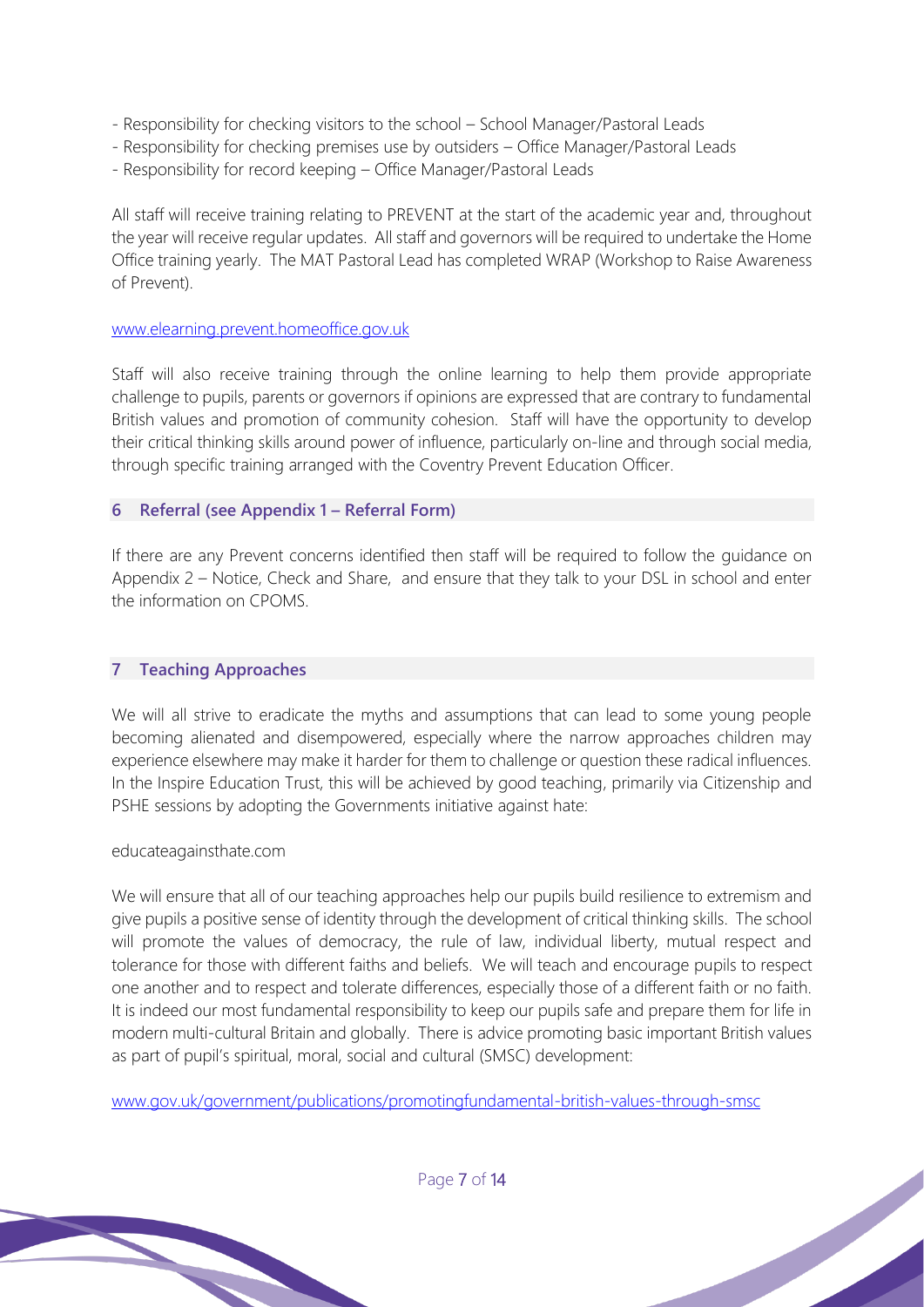We will also work with local partners, families and communities in our efforts to challenge extremist views and to assist in the broadening of our pupil's experiences and horizons.

#### **8 Use of External Agencies and Speakers**

The Inspire Education Trust encourages the use of external agencies or speakers to enrich the experiences of our pupils; however, we will positively vet those external agencies, individuals or speakers who we engage to provide such learning opportunities or experiences for our pupils. This includes checking the DBS of all external providers viewing material that will be used beforehand and conducting a social media check on such agencies or individuals.

Such vetting is to ensure that we do not unwittingly use agencies that contradict each other with their messages or that are inconsistent with, or are in complete opposition to the Inspire Education Trust's values and ethos.

The Inspire Education Trust will assess the suitability and effectiveness of input from external agencies or individuals to ensure that:

- Any messages communicated to pupils are consistent with the ethos of the school and do not marginalise any communities, groups or individuals
- Any messages do not seek to glorify criminal activity or violent extremism or seek to radicalise pupils through extreme or narrow views of faith, religion or culture or other ideologies
- Activities are properly embedded in the curriculum and clearly mapped to schemes of work to avoid contradictory messages or duplication.
- Activities are matched to the needs of the pupils
- Activities are carefully evaluated by the school to ensure that they are effective

Therefore by delivering a broad and balanced curriculum, augmented by the use of external sources where appropriate we will strive to ensure our pupils recognise risk and build resilience to manage any such risk themselves where appropriate to their age and ability but also to help pupils develop the critical thinking skills needed to engage in informed debate.

#### **9 Whistleblowing**

Where are concerns of extremism or radicalisation pupils and staff will be encouraged to make use of our internal systems to whistle blow or raise any issue in confidence. Please refer to the separate Whistleblowing Policy.

#### **10 Recruitment**

The arrangements for recruiting all staff, permanent and volunteers, to our school will follow government guidance on safer recruitment best practice in education settings, including, but not limited to, ensuring that DBS checks are always made at the appropriate level, that references are always received and maintain a Single Central Record of such vetting checks.

Page 8 of 14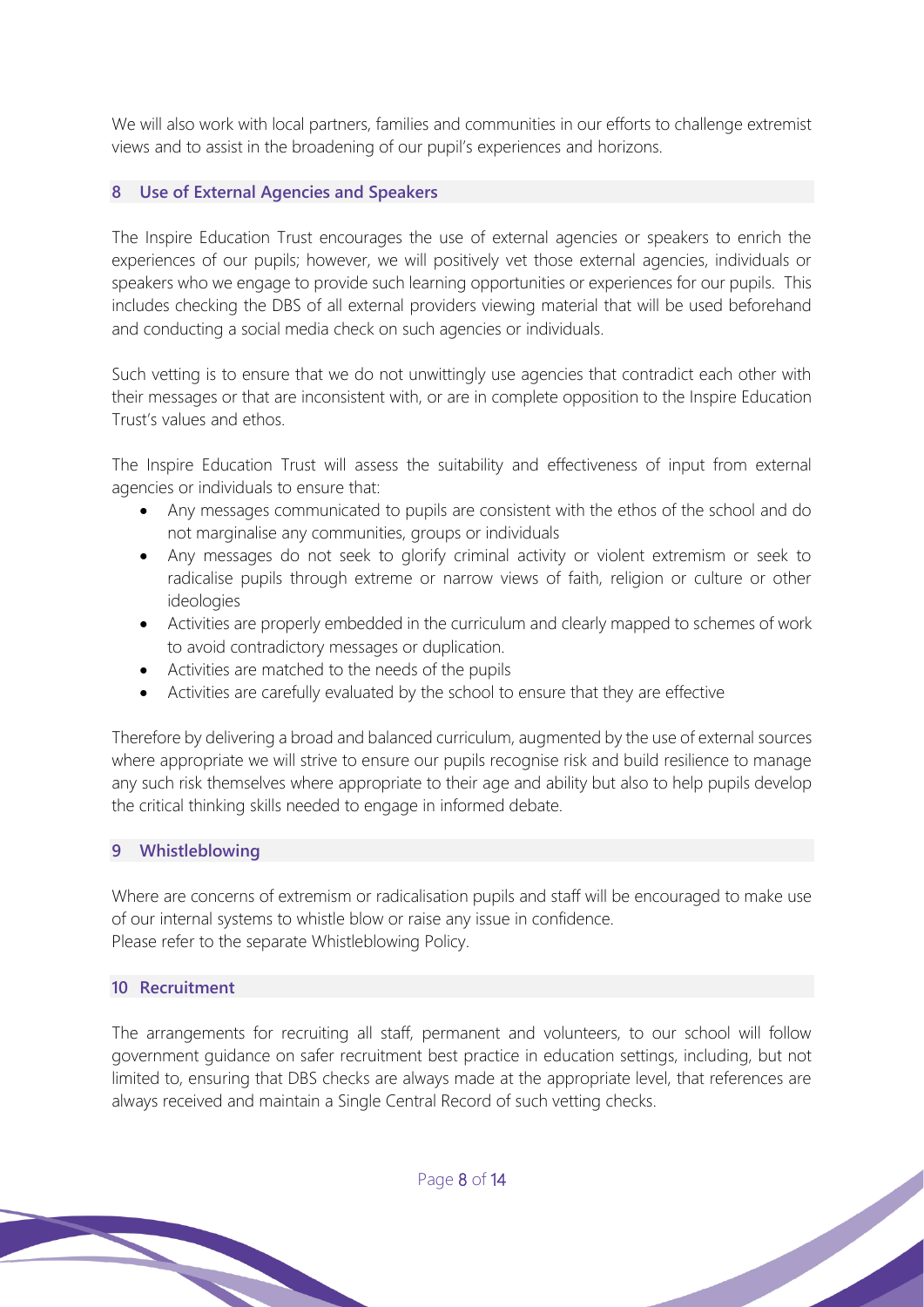We will apply safer recruitment best practice principles and sound employment practice in general and in doing so will deny opportunities for inappropriate recruitment or advancement. We will be alert to the possibility that persons may seek to gain positions within our school to unduly influence our schools character and ethos. We are aware that such persons seek to limit the opportunities for our pupils thereby rendering them vulnerable to extremist views and radicalisation as a consequence.

Therefore, by adhering to safer recruitment best practice techniques and by, ensuring that there is an ongoing culture of vigilance within our school and staff team we will minimise the opportunities for extremist views to prevail.

#### **11 Role of Governing Board**

The Governing Board of the Inspire Education Trust will undertake annual training led by the Designated Safeguarding Lead to ensure that they are clear about their role and the parameters of their responsibilities as Governors, including their statutory safeguarding duties.

The Governing Board of the Inspire Education Trust will support the ethos and values of our school and will support the school in tackling extremism and radicalisation

In line with the provisions set out in the DfE guidance 'Keeping Children Safe in Education, September 2020' the governing body will challenge senior management team on the delivery of this policy and monitor its effectiveness.

Governors will review this policy regularly prior to the start of a new academic year (on an annual basis) but may amend and adopt any amendments outside of this timeframe in accordance with any new legislation or guidance.

#### **12 Standards for Teacher**

The 2011 (updated 2013) Standards for Teachers (part two) states:

A teacher is expected to demonstrate consistently high standards of personal and professional conduct. The following statement, define the behaviour and attitudes that set the required standard for conduct through a teacher's career. Teachers uphold public trust in the profession and maintain high standards of ethics and behaviour within and outside school by:

- Treating pupils with dignity, building relationships rooted in mutual respect, and at all times observing proper boundaries appropriate to a teacher's professional position
- Having regard for the need to safeguard pupils' well-being, in accordance with statutory provisions showing tolerance of and respect for the rights of others.
- Not undermining fundamental British values, including democracy, the rule of law, individual liberty and mutual respect, and tolerance of those with different faiths and beliefs.
- Ensuring that personal beliefs are not expressed in ways that exploit pupil's vulnerability, or might lead them to break the law.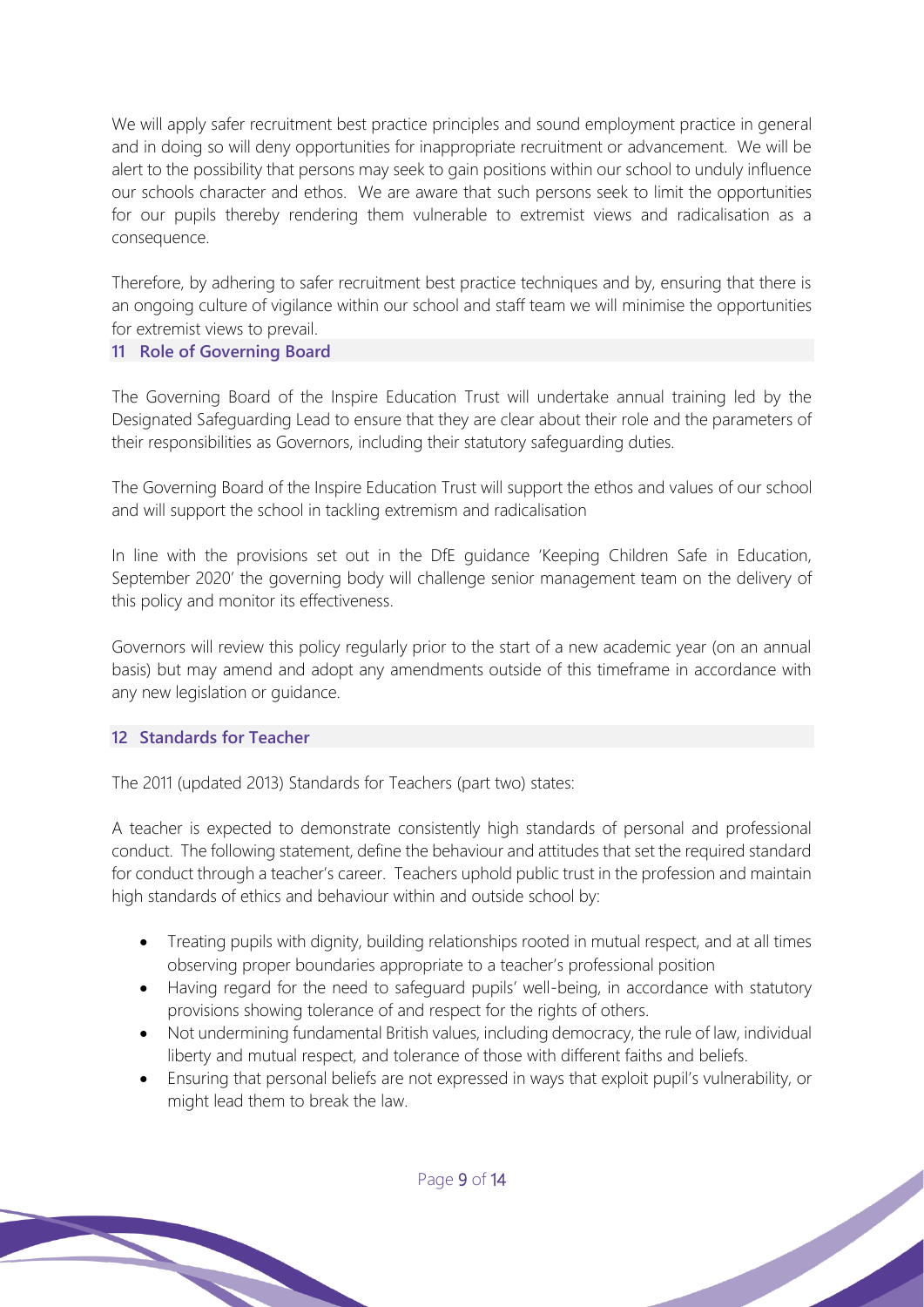Teachers must have proper and professional regard for the, policies and practices of the school in which they teach and maintain high standards in their own attendance and punctuality. They must have an understanding of and always act within, the statutory frameworks that set out their professional duties and responsibilities.

NB the phrase 'fundamental British values' refers to the definition of extremism as articulated in the Prevent Strategy, which was launched in June 2011 and updated recently. It includes the need for schools to explore with pupils and students 'democracy, the rule of law, individual liberty and mutual respect and tolerance of different faiths and beliefs.

#### **13 Policy Adoption, Monitoring and Review**

This Policy was considered and adopted by the Governing Board in line with their overall duty to safeguard and promote the welfare of children as set out in the DfE guidance 'Keeping children Safe in Education' September 2020 And duties as set out in the Counter Terrorism and security Act 2015.

Parents/carers will be issued with a hard copy of this Policy on request. This Policy will also be made available to parents/carers via the specific school website.

Governors will review this policy annually prior to the start of a new academic year but may adopt any amendments outside this timeframe in accordance with any new legislation or guidance.

#### **14 Supporting children who are travelling/have travelled abroad to specific locations.**

The Dangers of travelling for terrorism (or Forced Marriage or Female Genital Mutilation) are becoming increasingly apparent and concerning. While this guidance refers to children and young people return; there is an absolute desire to stop them travelling wherever possible. School staff must also be alert and refer cases to potential concern if they become aware that a student/pupil is intending to travel during school holidays.

If you have concerns either post travel or pre travel and/or identify any concerns in relation to extremism as identified above please refer to the flow diagram at Appendix 2 – Notice, Check, Share, which relies on your professional judgement with full support and guidance from your Prevent Working Group. A letter is also available Appendix 4 – which can be sent out to parents/carers supporting children who are travelling/have travelled abroad to specific locations.

If any of the indicators of concern are noted upon return/extremism, risk identified then consideration needs to be given to making a referral, see Appendix 1, to the Channel panel who will suggest appropriate intervention. This will be from a safeguarding perspective around a number of issues that will encompass extremism vulnerabilities. If any responses/discussions give further indicators for concern around extremism then the Local Security and Partnership Officer will be contact.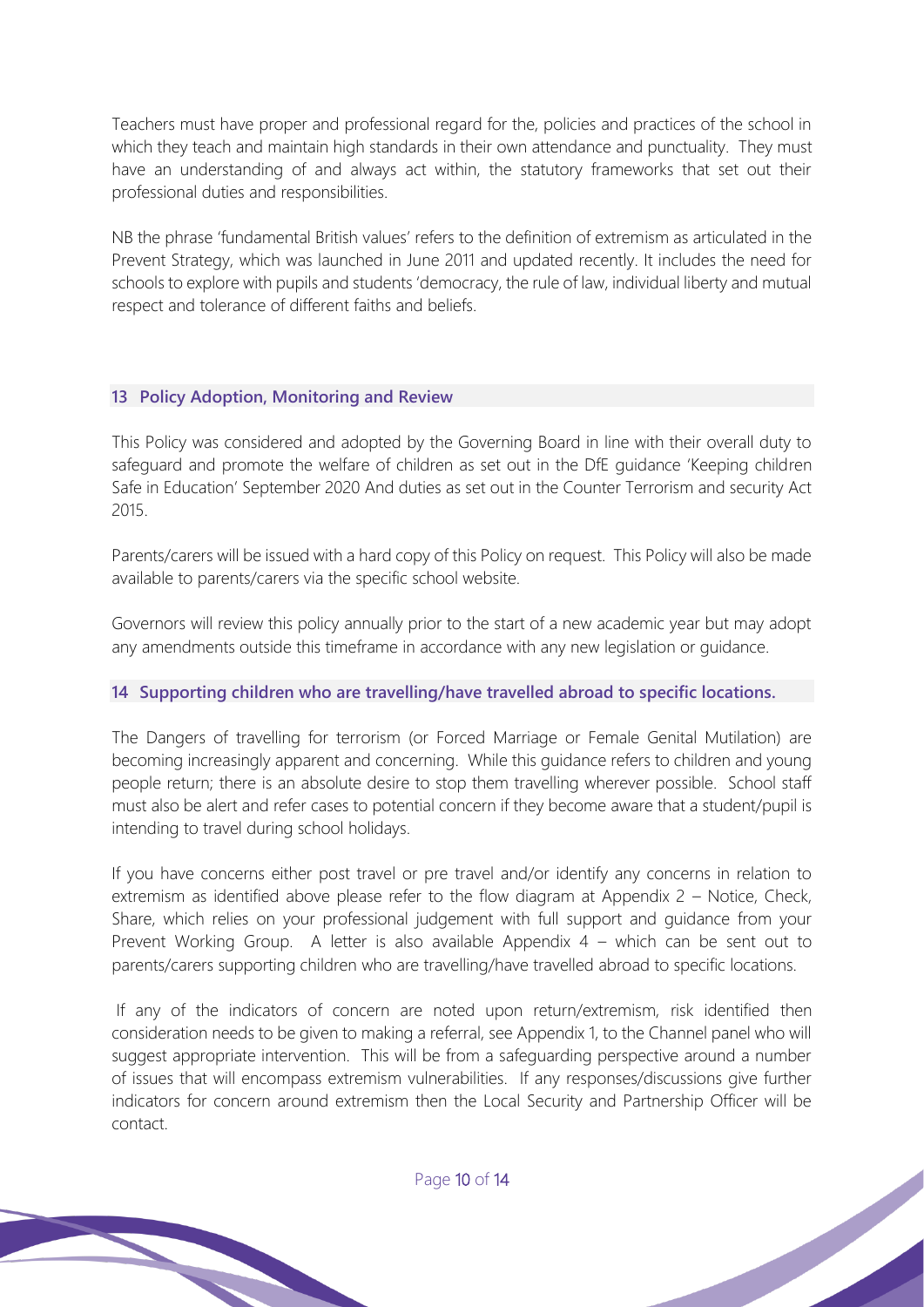#### **15 Links and supporting documents**

Staff training [www.elearning.prevent.homeoffice.gov.uk](http://www.elearning.prevent.homeoffice.gov.uk/)

Promoting British values as part of pupil's spiritual, moral, social and cultural (SMSC development) [www.govuk/government/publications/promotingfundamental-british-values-through-smsc](http://www.govuk/government/publications/promotingfundamental-british-values-through-smsc)

Advice and resources on internet safety [https://assets.publishing.service.gov.uk/government/uploads/system/uploads/attachment\\_data/file](https://assets.publishing.service.gov.uk/government/uploads/system/uploads/attachment_data/file/683895/Education_for_a_connected_world_PDF.PDF) [/683895/Education\\_for\\_a\\_connected\\_world\\_PDF.PDF](https://assets.publishing.service.gov.uk/government/uploads/system/uploads/attachment_data/file/683895/Education_for_a_connected_world_PDF.PDF)

Educate Against Hate – A website to equip schools, teachers and parents with information, tools and resources they need to recognise and address extremism and radicalisation. [www.educateagainsthate.com](http://www.educateagainsthate.com/)

The Deliberative Classroom: Leading knowledge-based discussions and debate [www.teachingcitizenship.org.uk/deliberative-classroom-topical-debating-resources-and-teacher](http://www.teachingcitizenship.org.uk/deliberative-classroom-topical-debating-resources-and-teacher-guidance)[guidance](http://www.teachingcitizenship.org.uk/deliberative-classroom-topical-debating-resources-and-teacher-guidance)

Association and Medway Public Health: Addressing extremism and radicalisation lesson plans [www.pshe-association.org.uk/curriculum-and-resources/resources/addressing-extremism-and](http://www.pshe-association.org.uk/curriculum-and-resources/resources/addressing-extremism-and-radicalisation-lesson)[radicalisation-lesson](http://www.pshe-association.org.uk/curriculum-and-resources/resources/addressing-extremism-and-radicalisation-lesson)

Act for Youth: Run, Hide, Tell [www.npcc.police.uk/counterterrorism/actforyouth.aspx](http://www.npcc.police.uk/counterterrorism/actforyouth.aspx)

Grid for Learning: Counter Extremism Narratives and Conversations [www.counterextremism.lgfl.org.uk/index.html](http://www.counterextremism.lgfl.org.uk/index.html)

Families Against Stress and Trauma (FAST) [www.familiesmatter.org.uk](http://www.familiesmatter.org.uk/)

Online safety resources

Exploring critical thinking online [www.childnet.com/resources/trust-me](http://www.childnet.com/resources/trust-me)

Content, Contact and Propaganda - PSHE citizenship and digital literacy [www.thinkuknow.co.uk](http://www.thinkuknow.co.uk/)

UK Safer Internet Centre [www.saferinternet.org.uk/advice-centre](http://www.saferinternet.org.uk/advice-centre)

Page 11 of 14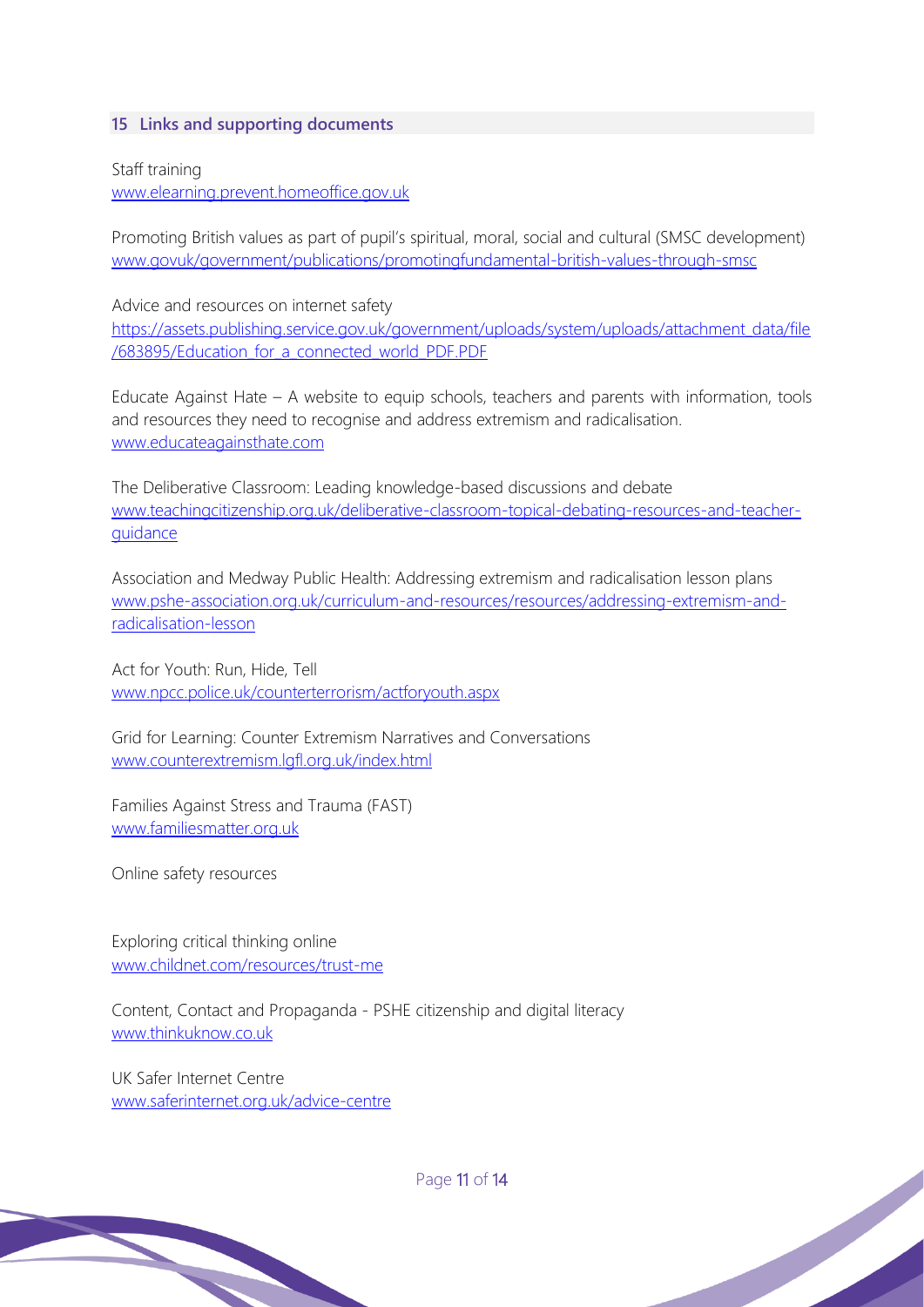360 degree safe. Online safety self-review tool for schools [https://360safe.org.uk](https://360safe.org.uk/)



Page 12 of 14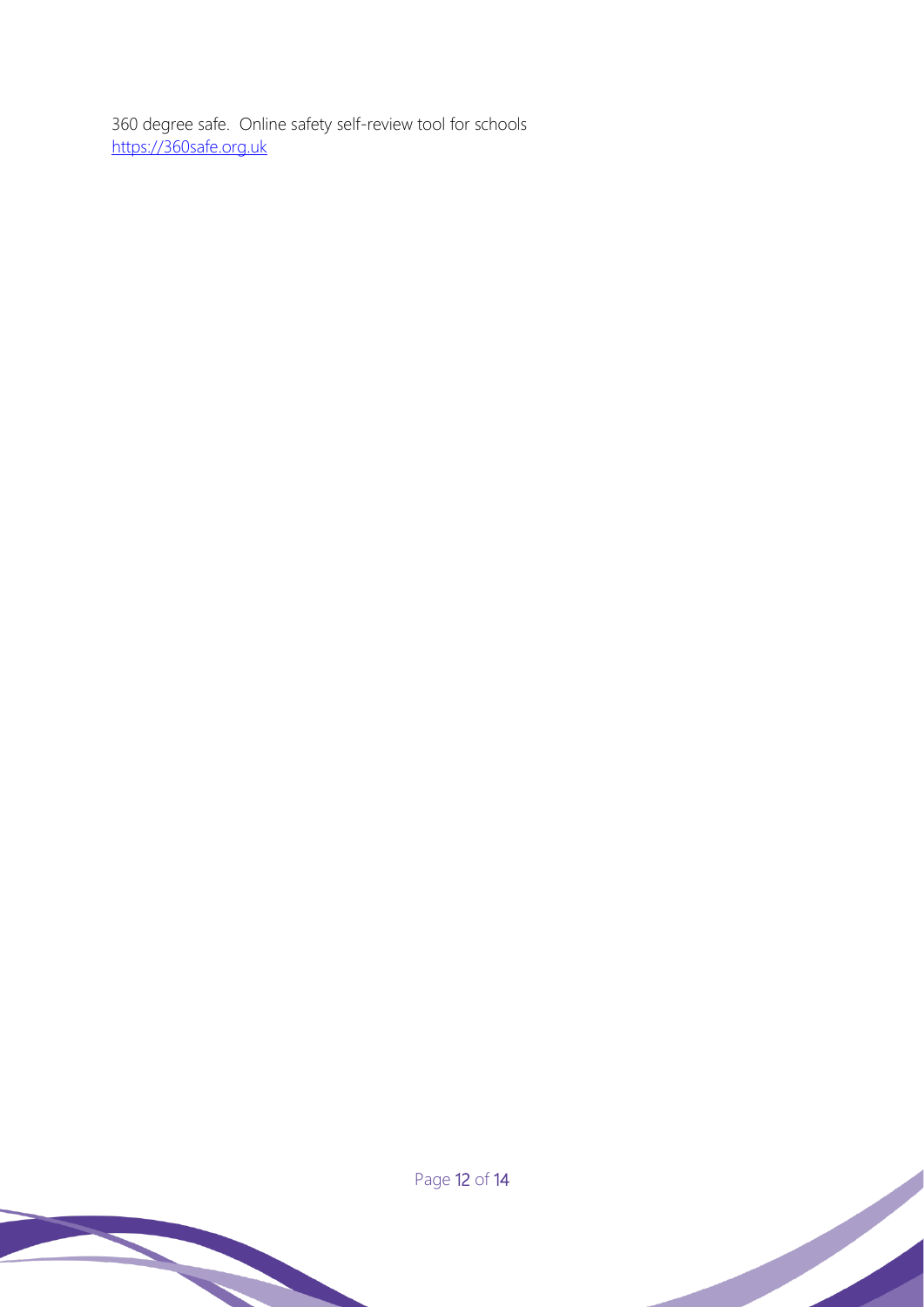### **Notice/Check/Share Referral Process**

Once we know the warning signals that something isn't quite right – What do we do?

### **NOTICE**

You notice a change or are concerned about a particular behaviour, it's that feeling/niggle you have about someone or something

### **CHECK**

You still have concerns, check your concerns with a colleague/manager/learning mentor/friend/anyone (remember safeguarding and don't give names to someone who is not employed by the school

### **SHARE**

If you still have a concern share it with the relevant people: Head of Education, Primary/Headteacher/Learning Mentor (Add on CPOMS) (Check and share can sometimes be the same, it depends who you communicate with)

Contact Jas Baghria and/or Alison Quigley

 **Jas Baghria Security and Partnership Officer West Midlands Counter Terrorism Unit 07825112414 101 ext 79316535 [j.baghria@west-midlands.pnn.police.uk](mailto:j.baghria@west-midlands.pnn.police.uk)**

 **Alison Quigley Harm Reduction & Strategic Victim Support Officer Local Authority Prevent Lead 024 76832118 [Alison.quigley@coventry.gov.uk](mailto:Alison.quigley@coventry.gov.uk)**

Page 13 of 14